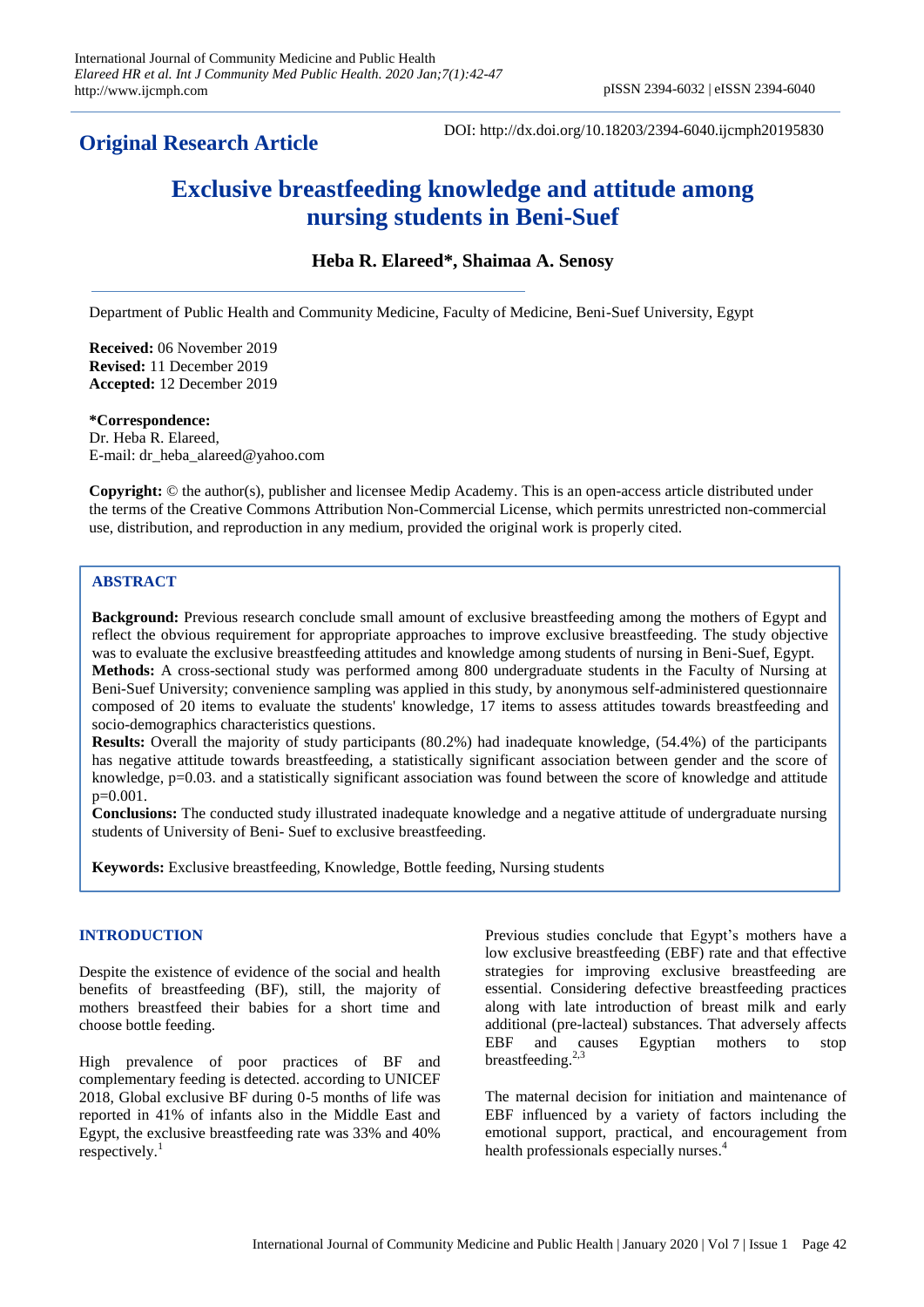Many studies have found that nursing healthcare providers lacked sufficient knowledge, training, and skills to successfully support breastfeeding.<sup>5</sup> Many nursing programs offer little to no breastfeeding topics in curriculums; thus, nursing students have limited knowledge and skills to support breastfeeding practices.<sup>6</sup>

Spear (2006) stated that breastfeeding goals and recommendations can be achieved through appropriate preparation of nursing students to provide breastfeeding support to mothers.<sup>7</sup> Thus, it is nurse educator's responsibility to ensure competence of graduates to provide basic BF support in any community or healthcare setting.<sup>8</sup>

Therefore, knowledgeable health-care providers especially nurse has a critical role to support and promote breastfeeding. WHO (2009a) affirmed the importance of medical and nursing students preparations to support infant and young child feeding.<sup>9</sup>

To date, in Egypt, no studies have been carried out to evaluate nursing students' knowledge and attitudes towards exclusive breastfeeding. For exclusive breastfeeding health benefits of and the crucial role of nurses in promotion of breastfeeding, this study directed at quantifying the exclusive breastfeeding attitudes and knowledge among nursing students in Beni-Suef, Egypt.

#### **METHODS**

#### *Setting and design*

A cross-sectional design was performed among undergraduate students from the Faculty of Nursing, Beni-Suef University, Northern Upper Egypt, to assess the undergraduate nursing students' knowledge and attitude regarding exclusive breastfeeding, conducted from February to May /2019

Egypt's baccalaureate nursing program is a five-year program that involves theoretical and clinical courses for four years, and internship in different clinical settings for 1 year.

#### *Target population*

Convenience sampling was applied to this study, involving all undergraduate students from all grades and both genders. Among 1050 students enrolled in the Faculty of Nursing, 800 students participated in this study giving a response rate 76%**.**

#### *Inclusion criteria*

All undergraduate students from all grades and both genders in the Faculty of Nursing was included in this study.

#### *Exclusion criteria*

Absent and unwilling students were excluded in this study.

# *Data collection*

For data gathering, an anonymous self-administered questionnaire was designed and included the following segments:

#### *Socio-demographics characteristics*

Generally, characteristics such as age in years, sex, grade, residence, and family income are being considered as socio-demographics

#### *EBF knowledge*

After an extensive review of the literature, authors developed this section that composed of 20 items to evaluate the students' knowledge about breastfeeding.<sup>10-12</sup> Two closed-ended formats were used for the knowledge part, seventeen questions of true/false and do not know option and three questions of multiple-choice options. A score of more than 11 out of the possible 20 is considered as an adequate level of knowledge and lower than 11 is considered as an inadequate level of breastfeeding.

Items were selected for optimal infant feeding based on the WHO and UNICEF breastfeeding guidelines.<sup>9,13</sup> The items were also selected considering the fact that nursing students will be engaged in providing care and support to mothers in different settings where fundamental breastfeeding knowledge and skills are expected.

BF knowledge items were translated into Arabic by a jury of qualified professionals then another independant expert subsequently translated into English.

Each correct answer is scored as one point with the possible score ranges from 0 - 20. The higher the score is the higher knowledge of breastfeeding. A score of more than 11 out of the possible 20 is considered as an adequate level of knowledge and lower than 11 is considered as an inadequate level of breastfeeding.

# *The Arabic version of Iowa Infant Feeding Attitude Scale (IIFAS)*

This scale was initially adopted by De la Mora et al as a measure of infant feeding attitudes.<sup>14</sup> attitudes towards breast and formula feeding have been evaluated by 17 items using a Likert scale ranging from 5 (strongly agree) to 1 (strongly disagree), the IIFAS items evaluate convenience, father's involvement and health benefits of BF.

Approximately half of the items were worded to be favorable for formula-feeding and were reverse-scored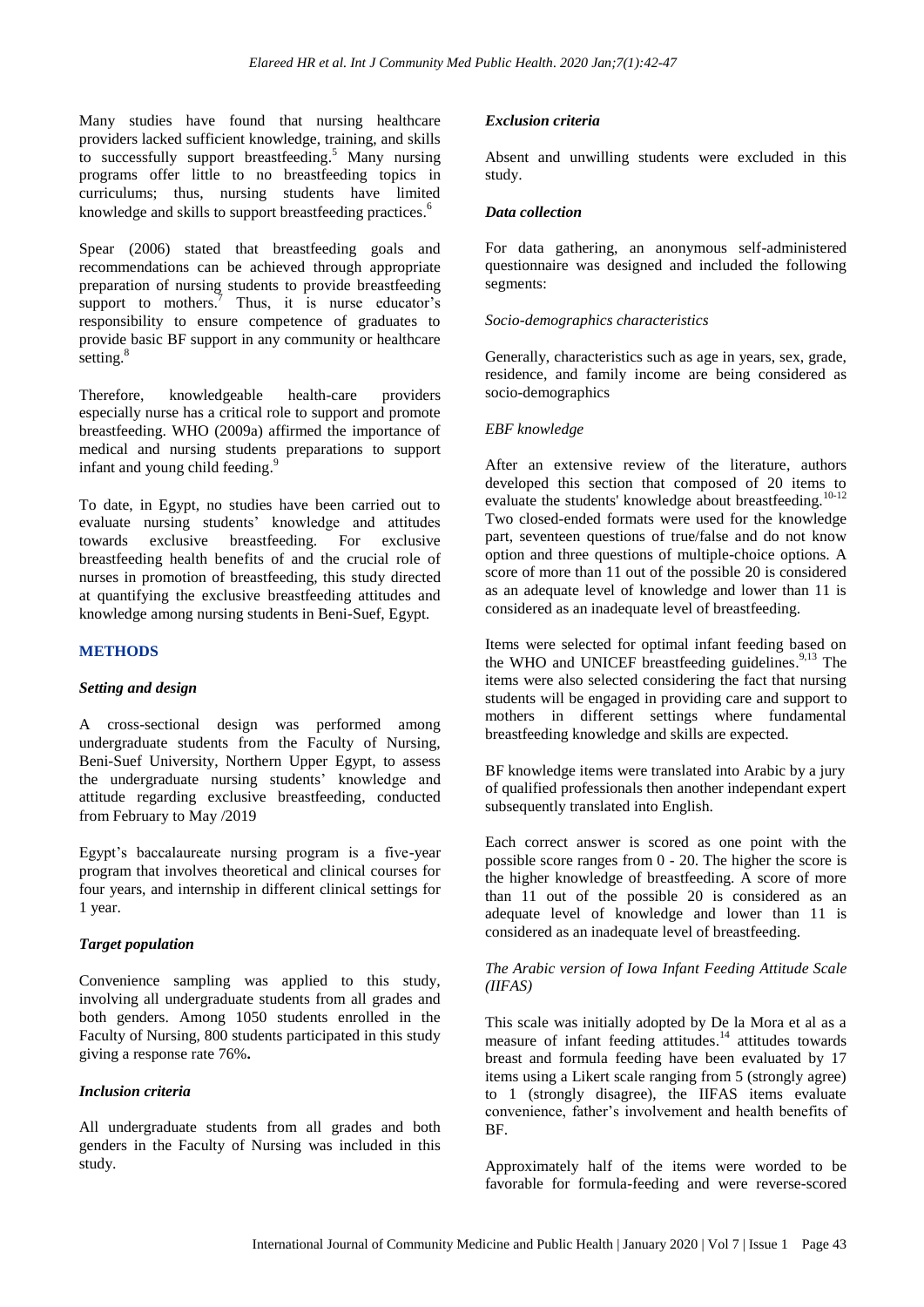then summed with the remaining items to find out the overall score with a possible range of 17-85 points, the higher the scores, the more positive attitudes to breastfeeding.

#### *Pilot testing*

The tool was operated by 42 other faculty students, to explain terminology and identify possible difficulties with the administration of questionnaire. During the pilot process, the BF knowledge items internal consistency reliability coefficient (Cronbach's alpha) of 0.735 and content validity was evaluated by a panel of experts to explore questionnaire items for readability, clarity and comprehensiveness while the Iowa infant feeding scale (IIFAS), yielded an internal consistency reliability coefficient (Cronbach's alpha) of 0.776.

#### *Ethical considerations*

After obtaining institutional approvals, the protocol was approved by the Faculty of Medicine, University of Beni-Suef Research Ethics Committee. The students were told of the study's intent and its implications with confirmation of confidentiality of data. All participants had the right not to participate in the study.

#### *Statistical analysis*

Statistical package for the social sciences (SPSS) version 18 (SPSS Inc., Chicago, Illinois, USA) was used to analyze the research data. Frequency distribution and descriptive statistics were calculated.  $\chi^2$  Test, *t*-test, and ANOVA were done when indicated. P values below 0.05 were perceived significant.

# **RESULTS**

Descriptive statistics of the students showed that more than half of students were males (55.4%), and (44.6%) of them were females, with ages ranged between 18-25 years. The majority of the participants were from rural areas (60.3%) and (39.7%) were from urban areas, graded from  $1<sup>st</sup>$  to  $4<sup>th</sup>$  grade with almost equal numbers from each grade. more than half of the students (52.2%) has sufficient income but not saving, (30.8%) has sufficient and saving income while (17%) has not sufficient income (Table 1).

Overall the majority of the participants (80.2%) had inadequate knowledge concerning exclusive breastfeeding and 19.8% of them had adequate knowledge.

A significant association between gender and knowledge, p=0.01 and between Grade and knowledge p=0.007 was detected, While demographic variables related to income and residence were not statistically linked to knowledge of breastfeeding, p>0.05 (Table 2).

# **Table 1: Socio-demographic profile of studied students.**

| <b>Variable</b>           | N(%)             |
|---------------------------|------------------|
| Age (mean $\pm SD$ )      | $20.65 \pm 1.38$ |
| Gender                    |                  |
| Male                      | 443 (55.4)       |
| Female                    | 357 (44.6)       |
| <b>Residence</b>          |                  |
| Urban                     | 318 (39.8)       |
| Rural                     | 482(60.3)        |
| <b>Educational stage</b>  |                  |
| $1st$ grade               | 207 (25.9)       |
| $2nd$ grade               | 207 (25.9)       |
| $3rd$ grade               | 197 (24.6)       |
| 4 <sup>th</sup><br>grade  | 189 (23.6)       |
| <b>Family Income</b>      |                  |
| Sufficient and stored     | 246 (30.8)       |
| Sufficient and not stored | 418 (52.2)       |
| Not-Sufficient            | 136 (17.0)       |

#### **Table 2: Relation between knowledge type and sociodemographic characters.**

| Socio-           | <b>Knowledge</b>  |                 |          |  |
|------------------|-------------------|-----------------|----------|--|
| demographic      | <b>Inadequate</b> | <b>Adequate</b> | P value  |  |
| characters       | N(%)              | N(%)            |          |  |
| <b>Sex</b>       |                   |                 |          |  |
| Male             | 372 (84.0)        | 71 (16.0)       |          |  |
| Female           | 274 (76.8)        | 83 (23.2)       | $0.01*$  |  |
| <b>Residence</b> |                   |                 |          |  |
| Urban            | 256 (80.5)        | 62 (19.5)       | 0.886    |  |
| Rural            | 390 (80.9)        | 92 (19.1)       |          |  |
| <b>Grade</b>     |                   |                 |          |  |
| 1 <sup>st</sup>  | 184 (88.9)        | 23 (11.1)       |          |  |
| 2 <sup>nd</sup>  | 161 (77.8)        | 46(22.2)        | $0.007*$ |  |
| 3 <sup>rd</sup>  | 155 (78.7)        | 42 (21.3)       |          |  |
| 4 <sup>th</sup>  | 146 (77.2)        | 43 (22.8)       |          |  |
| <b>Income</b>    |                   |                 |          |  |
| Enough and       | 189 (76.8)        | 57(23.2)        |          |  |
| stored           |                   |                 |          |  |
| Enough but not   | 345 (82.5)        | 73 (17.5)       | 0.172    |  |
| stored           |                   |                 |          |  |
| Not enough       | 112 (82.4)        | 34 (17.6)       |          |  |

Logistic regression model employing cutoff of knowledge score as  $(≥11)$  points as being adequate knowledge (dependent) against the independent variables (age, sex, grade, residence and income).

Logistic regression analysis revealed that significant possible factors for predicting adequate knowledge in the nursing students were female gender and students' age (p=0.006 and 0.036 for gender and age respectively); (OR: 0.603 and 1.293 for gender and age respectively) (Table 3).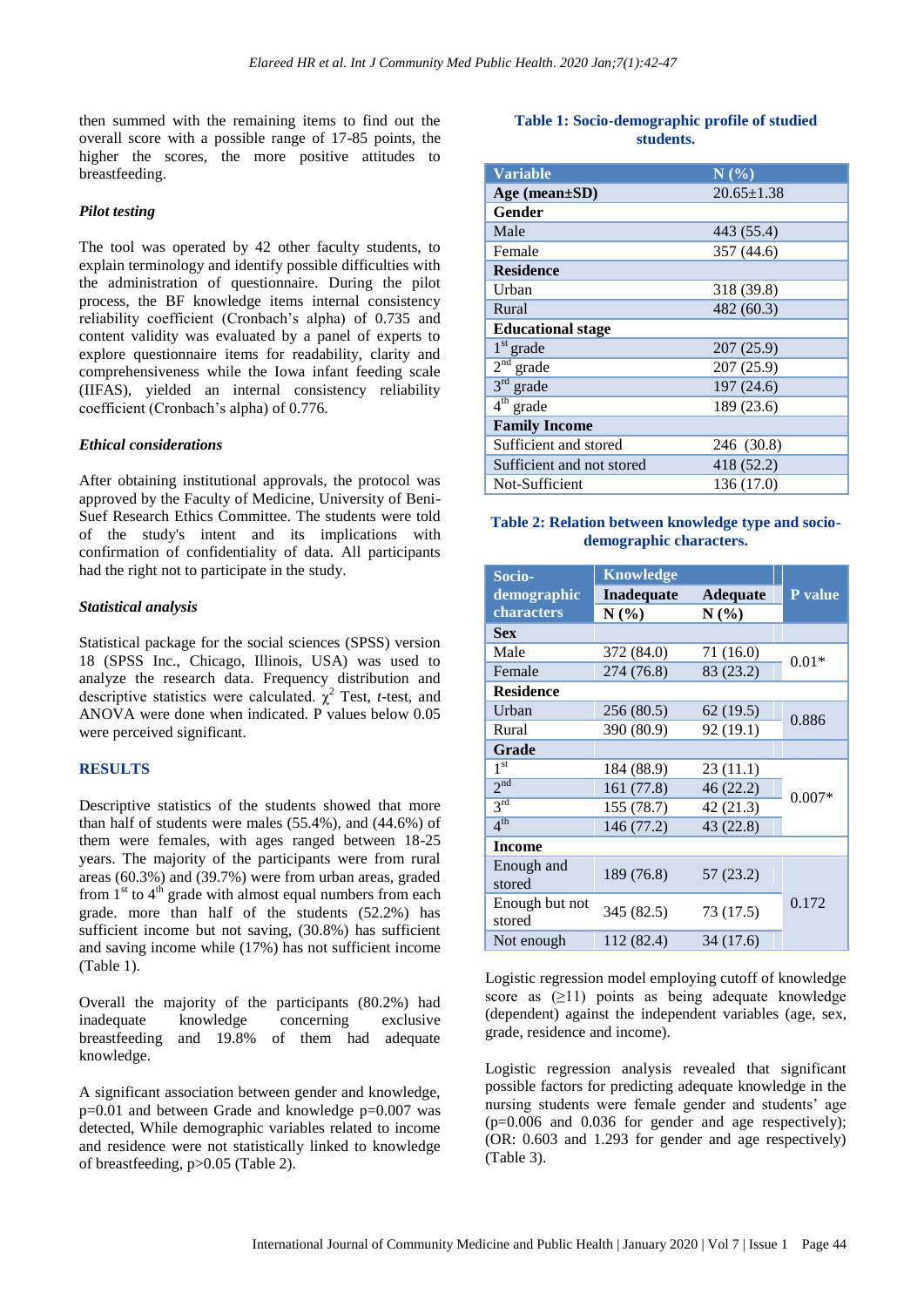# **Table 3: Logistic regression analyses indicating associations between socio-demographic variables and adequate knowledge.**

| <b>Variables</b>         | ß        | $\mathbf{P}$<br>value | <b>AOR</b> | 95% C.I. for<br>OR |              |
|--------------------------|----------|-----------------------|------------|--------------------|--------------|
|                          |          |                       |            | Lower              | <b>Upper</b> |
| Age                      | 0.257    | $0.036*$              | 1.293      | 1.017              | 1.644        |
| <b>Female</b>            | 0.505    | $0.006*$              | 0.603      | 0.420              | 0.867        |
| Grade                    |          | 0.139                 |            |                    |              |
| 1st                      | 0.002    | 0.997                 | 1.002      | 0.389              | 2.583        |
| 2nd                      | 0.533    | 0.130                 | 1.704      | 0.854              | 3.401        |
| 3rd                      | 0.193    | 0.493                 | 1.213      | 0.698              | 2.109        |
| Urban<br>residence       | $-0.001$ | 0.996                 | 0.999      | 0.688              | 1.451        |
| <b>Income</b>            |          | 0.148                 |            |                    |              |
| Enough and<br>stored     | 0.371    | 0.177                 | 1.449      | 0.846              | 2.484        |
| Enough but<br>not stored | $-0.009$ | 0.974                 | 0.991      | 0.591              | 1.664        |
| Constant                 | $-6.834$ | 0.013                 | 0.001      |                    |              |

About (54.4%) of the participants has negative attitude towards breastfeeding.

# **Table 4: Relation between attitude and sociodemographic characters.**

| Socio-           | <b>Attitude</b>                    |            | $\mathbf{P}$ |
|------------------|------------------------------------|------------|--------------|
| demographic      | <b>Positive</b><br><b>Negative</b> |            | value        |
| characters       | N(%)                               | N(%)       |              |
| <b>Sex</b>       |                                    |            |              |
| Male             | 261 (58.9)                         | 182 (41.1) | 1.000        |
| Female           | 211 (59.1)                         | 146 (40.9) |              |
| <b>Residence</b> |                                    |            |              |
| Urban            | 181 (56.9)                         | 137(43.1)  | 0.340        |
| Rural            | 291 (60.4)                         | 191 (39.6) |              |
| Grade            |                                    |            |              |
| 1 <sup>st</sup>  | 120(58.0)                          | 87.0 (42)  |              |
| 2 <sub>nd</sub>  | 120(58.0)                          | 87.0 (42)  |              |
| 3 <sup>rd</sup>  | 119(60.4)                          | 78 (39.6)  | 0.942        |
| 4 <sup>th</sup>  | 113 (59.8)                         | 76 (40.2)  |              |
| <b>Income</b>    |                                    |            |              |
| Enough and       | 128 (52)                           | 118 (48)   |              |
| stored           |                                    |            |              |
| Enough but not   | 258 (61.7)                         | 160 (38.3) | 0.12         |
| stored           |                                    |            |              |
| Not enough       | 86 (63.2)                          | 50 (36.8)  |              |

No significant association between breastfeeding attitude and demographic variables was found, p>0.05 (Table 4).

A significant association has been identified between knowledge and attitude p=0.0001 (Table 5).

#### **Table 5: Relation between knowledge score and attitude.**

|                 | <b>Knowledge</b>  |                 |           |
|-----------------|-------------------|-----------------|-----------|
| <b>Attitude</b> | <b>Inadequate</b> | <b>Adequate</b> | P value   |
|                 | $N(\%)$           | $N(\%)$         |           |
| <b>Negative</b> | 423 (89.6)        | 49 (10.4)       | $0.0001*$ |
| <b>Positive</b> | 223(68.0)         | 105(32.0)       |           |

#### **DISCUSSION**

The main objective of this research was to test the knowledge and attitudes of nursing students with respect to exclusive breastfeeding.

The study showed that the majority of the students (80.2%) had inadequate exclusive breastfeeding knowledge, in contrary to an Indian study, which declared an overall adequate knowledge for the majority of students to exclusive breast feeding.<sup>15</sup> This inadequate knowledge may be due to the insufficient topics on breast feeding and nutrition in nursing student's curriculum, and may be due to lack of the clinical experience which improve their breastfeeding knowledge and skills Thus indicate the importance of breastfeeding education and its influence in improving nursing students' knowledge and then future behaviors.

A statistically significant difference was found between gender and knowledge, p=0.01, where female nursing students showed adequate breastfeeding knowledge than male nursing students.

Similar results in North Dakota, as demonstrated that girl students had a significant high level of breastfeeding knowledge than their boy students ( $p=0.02$ ).<sup>15</sup>

Kavanagh, et al also declared that female students had significant adequate breastfeeding knowledge than male ones  $(p=0.02)$ .<sup>16</sup> That explained while learning both male and female students are equally done, the nature of the female six make her more interested and concerned about the advantages of exclusive breast feeding as she will be a mother in the future.

Regarding the grade of nursing student, a statistically significant difference was found between student's grade and knowledge,  $p=0.0007$ , where  $4<sup>th</sup>$  grade nursing students showed greater breastfeeding knowledge level than 1st grade nursing students. As nursing students accept more knowledge through their studies in nursing faculty.

Through conducting Multivariate analysis by logistic regression, it revealed that significant possible factors for predicting adequate knowledge in the nursing students were female gender and students' age. While other study showed that limited education associated with lack of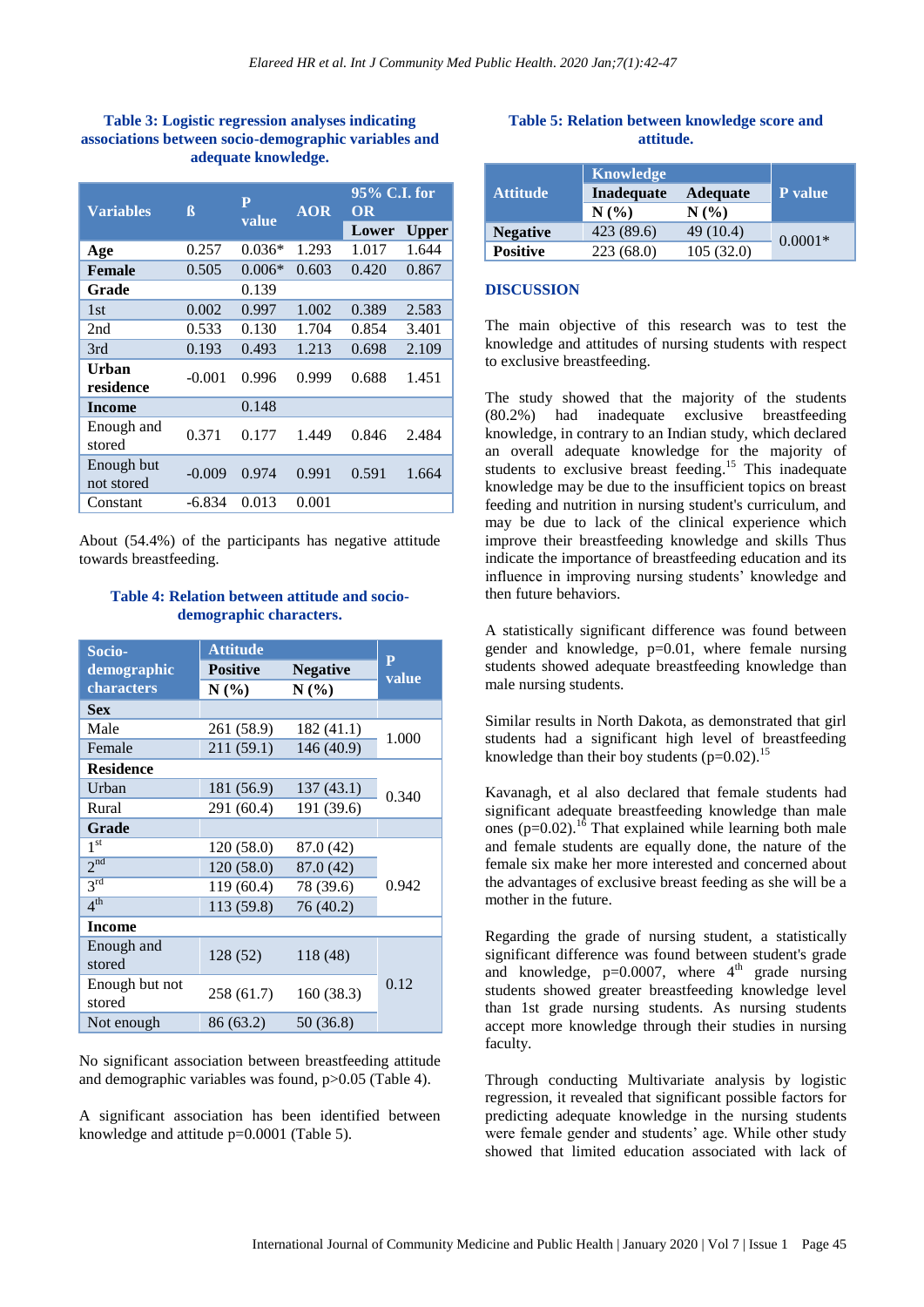breastfeeding knowledge and no association with other factors as family income, and age.<sup>17</sup>

The study showed nearly a negative attitude to exclusive breastfeeding that is because of the participant poor knowledge, Similar to an Egyptian study which showed also a negative attitude toward exclusive breastfeeding.<sup>18</sup> Nursing students should have positive attitude as they will be dealing with and educate pregnant and lactating mothers.

A statistically significant difference between knowledge score and attitude, as significantly higher knowledge scores were observed among participants with positive attitude, similar results shown in a study conducted among female undergraduate university students in Syria and Lebanon.<sup>19</sup> While the fair level of awareness among physicians to breastfeeding; more focus should be given to lactation education for nursing students to train future nurses to encourage breastfeeding among mothers and remove any wrong lactation skills.

# **CONCLUSION**

The study showed an inadequate knowledge and a negative attitude of undergraduate nursing students of Beni-Suef University regards exclusive breast feeding. With a significant difference between gender and knowledge score, p=0.03. And a statistically significant difference was found between knowledge score and attitude p=0.001.

# *Limitations of the study*

Choosing a convenient sample of students who filled out the questionnaires and delivered them to the investigators, making them a less representative sample. So, the stratified random sample is preferable for study design.

The studied population does not fairly capture all undergraduate students around Egypt, as one university has drawn the study participants.

# **ACKNOWLEDGEMENTS**

First of all, thanks to ALLAH to whom we attribute the success of this work. Moreover, we would like to thank all of the students who participated in this study.

*Funding: No funding sources*

*Conflict of interest: None declared*

*Ethical approval: The study was approved by the Faculty of Medicine, University of Beni-Suef Research Ethics Committee*

#### **REFERENCES**

1. United Nations Children's Fund (UNICEF) (2018) infant and young child feeding. Available at: https://data.unicef.org/topic/nutrition/infant-andyoung-child-feeding/. Accessed on 13 July 2019.

- 2. Darmstadt GL, Hussein MH, Winch PJ, Haws RA, Lamia M, El Said MA. Neonatal Home Care Practices in Rural Egypt during the First Week of Life. Trop Med Int Health. 2007;12783-97.
- 3. El-Gilany A. Breastfeeding indicators in Dakahlia governorate. East Mediterranean Health Journal, 2003;9(5-6):961-73.
- 4. Schmied V, Beake S, Sheehan A, McCourt C, Dykes F. Women's perceptions and experiences of breastfeeding support: a metasynthesis. Birth. 2011;38(1):49–60.
- 5. Ahmed A, Bantz D, Richardson C. Breastfeeding knowledge of university nursing students. Maternal Child Nursing. 2011;36(6):361-7.
- 6. Bozzette M, Posner T. Increasing student nurses' knowledge of breastfeeding in baccalaureate education. Nurse Education in Practice, Advance Online Publication. 2012.
- 7. Spear, H. Baccalaureate nursing student's breastfeeding knowledge: A descriptive survey. Nurse Education Today. 2006;26(4):332-7.
- 8. Dodgson J, Tarrant M. Outcomes of a breastfeeding educational intervention for baccalaureate nursing students. Nurse Education Today. 2007;27(8):856- 67.
- 9. World Health Organization (WHO) (2009a) Infant and Young Child Feeding, Model Chapter for Textbooks for Medical Students and Allied Health Professionals. Available at: http://whqlibdoc.who. int/publications/2009/9789241597494\_eng.pdf. Accessed on 23 July 2010.
- 10. Oweis A, Tayem A, Froelicher ES. Breastfeeding practices among Jordanian women. Int J Nursing Pract. 2009;15(1):32-40.
- 11. Brodribb W, Falon A, Jackson C, Hegney D. Breastfeeding and Australian GP registrars – their knowledge and attitudes. Journal of Human Lactation. 2008;24(4):422-30.
- 12. Abdul HSB, Yahya N. Knowledge, Attitude, Prior Exposure and Intention to Breastfeed among Undergraduate University Students. J Clin Health Sci. 2008;3(2):26-35.
- 13. Sobti J, Mathur GP, Gupta A. WHO's proposed global strategy for infant and young child feeding: a viewpoint. J Indian Med Assoc. 2008;100(8):502-6.
- 14. De la Mora A, Russell DW. The Iowa infant feeding attitude scale: Analysis of reliability and validity. J Appl Soc Psychol. 1999;29:2362–80.
- 15. Marrone S, Vogeltanz-Holm N, Holm J. Attitudes, knowledge, and intentions related to breastfeeding among university undergraduate women and men. J Human Lactation. 2018;24:186-92.
- 16. Kavanagh KF, Zixin L, Nicklas JC, Habibi MF, Murphy LT. Breastfeeding knowledge, attitudes prior exposure and intent among undergraduate students. J Human Lactation. 2012;28:556-64.
- 17. Afrosea L, Banua B, Ahmeda KR, Khanom K. Factors associated with knowledge about